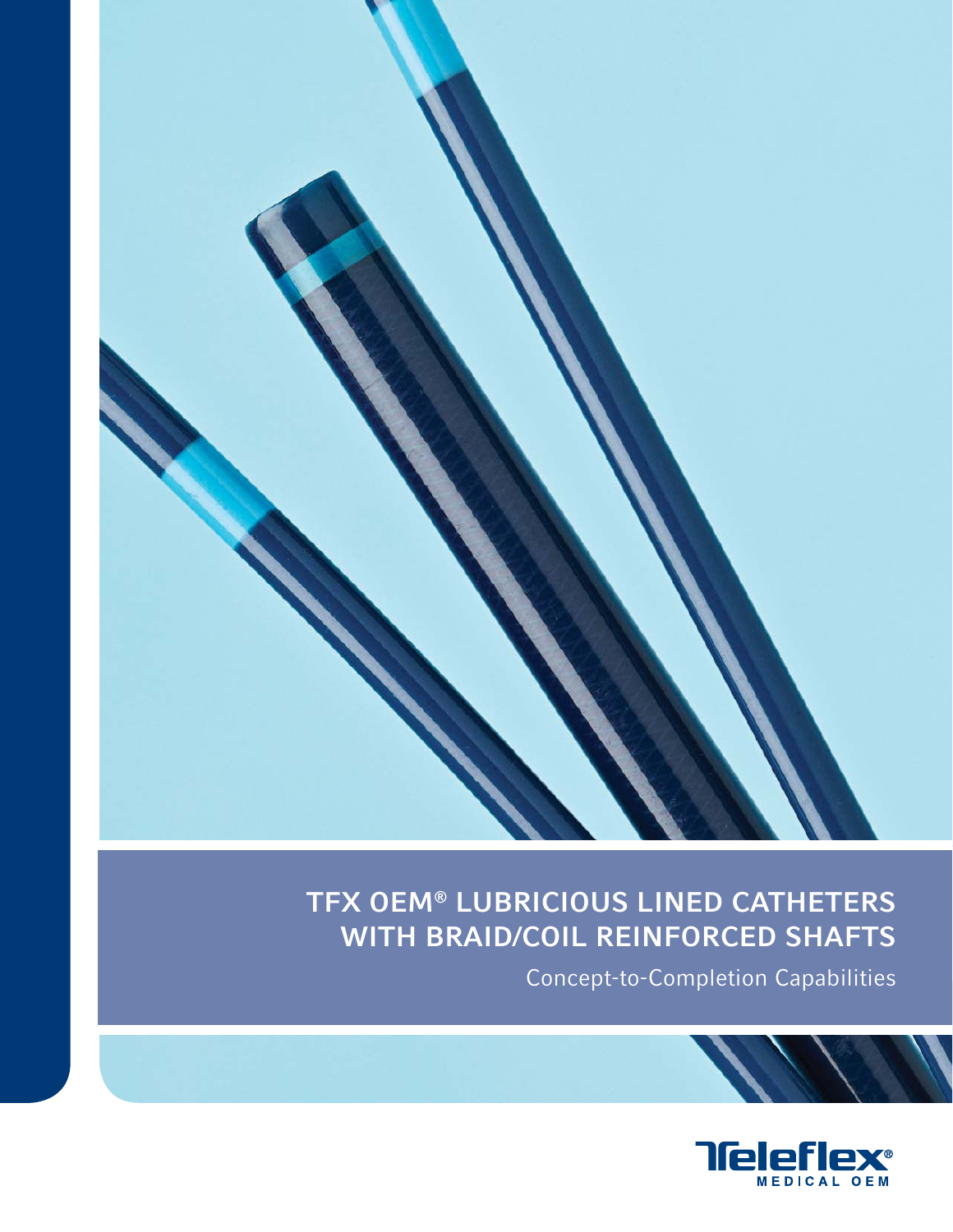# LUBRICIOUS-LINED, BRAID/COIL REINFORCED CATHETERS CUSTOMIZED TO YOUR APPLICATION

## IMAGINE IT, ACHIEVE IT® WITH TELEFLEX MEDICAL OEM

- Braid/coil-reinforced, lubricious-lined catheters offer an outstanding combination of high torque control and stiffness for excellent pushability and flexibility
- Lubricity options for optimized performance
- Full range of tensile strength is available from annealed to full hard
- Teleflex Medical OEM can vary the durometer and/or materials along the entire length of the shaft
- Contact Teleflex Medical OEM for customization options

#### DIMENSIONS

- Shaft sizes from 1F to 42F
- Ultra-thin liners to 0.0007"
- Ultra-thin walls

#### MATERIALS

- Liner: PTFE, FEP, HDPE, or Nylon/Pebax®
- Outer jacket materials: Nylon, Pebax®, or Polyurethane
- Braid/Coil materials: Round or flat stainless steel, nitinol, or non-metal materials
- Color match or custom color per customer specifications

### RADIOPACITY OPTIONS

- Encapsulated or embedded marker bands
- Encapsulated tungsten (W)
- Conventional radiopaque fillers

### POTENTIAL APPLICATIONS

- Diagnostic or therapeutic interventional procedures
- Graft or stent delivery

### INDUSTRY-LEADING BRAIDING/COILING CAPABILITIES

- Large diameter coiled shafts continuous process
- Proprietary, variable pitch coiled shafts unique, proprietary continuous process
- Multiple braid configurations (patterns and sizes) for flexibility, stability, and pushability
- Braid/coil wire density up to 250 PPI (depending on wire and tubing size)
- Catheters are available with flat or round wire braid, and/or coiled configurations

### DESIGN CONSIDERATIONS

- Flat wire is generally used for thin-walled applications where anti-kink performance is critical
- Choose coil for high flexibility and kink resistance; braided for high torque capabilities
- Small flexible tips are available for microcatheters

### WE ARE YOUR TOTAL SOLUTION FOR DESIGN, DEVELOPMENT, AND PRODUCTION SERVICES

- Decades of innovation and industry leadership
- Vertically integrated, concept-to-completion capabilities, which include: concept and design specification, materials selection, regulatory affairs, prototyping, testing and validation, custom tooling, manufacturing, secondary processing, assembly, and packaging



www.teleflexmedicaloem.com

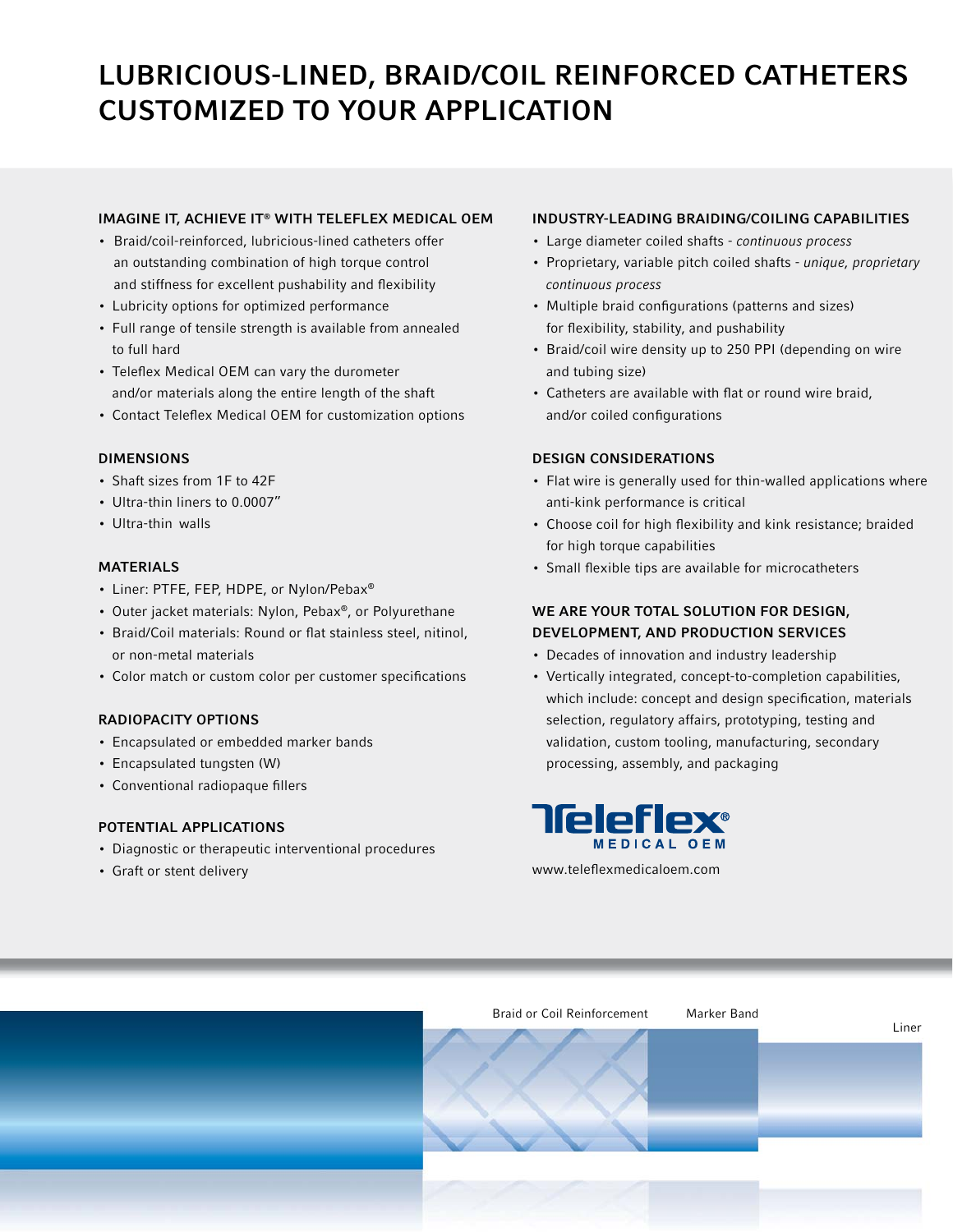# LUBRICIOUS-LINED, BRAID/COIL REINFORCED CATHETERS CUSTOMIZED TO YOUR APPLICATION

# LINER SELECTION GUIDE

## PTFE (polytetrafluoroethylene)

- Best lubricity, lowest friction of any polymer
- Multi-durometer
- Thinnest wall
- Coil and braid reinforcement
- EtO sterilizable

### FEP (fluorinated ethylenepropylene)

- Higher lubricity, lower friction compared to HDPE and Pebax®
- Multi-durometer
- Coil and braid reinforcement
- Continuous process (single durometer)
- EtO sterilizable

### HDPE (high-density polyethylene)

- Lower lubricity, higher friction compared to PTFE and FEP
- Multi-durometer
- Coil and braid reinforcement
- EtO sterilizable
- Gamma stable
- Less contact for adhesion
- Continuous process even with ID change

### Pebax® (polyether block amide) and Nylon

- Lower lubricity, higher friction compared to PTFE and FEP
- High material strength
- Multi-durometer
- ID silicone coating
- EtO sterilizable
- Gamma stable
- Coil and braid reinforcement
- Continuous process even with ID change

PTFE Design Considerations

- Requires manual assembly
- Not Gamma stable
- Etch required

#### FEP Design Considerations

- Only single durometer is available when using a continuous process
- Etch required

## HDPE Design Consideration

• Only single durometer is available when using a continuous process

## Pebax® Design Consideration

• Only single durometer is available when using a continuous process





Braid Patterns Braid-Reinforced Catheter Shaft Design